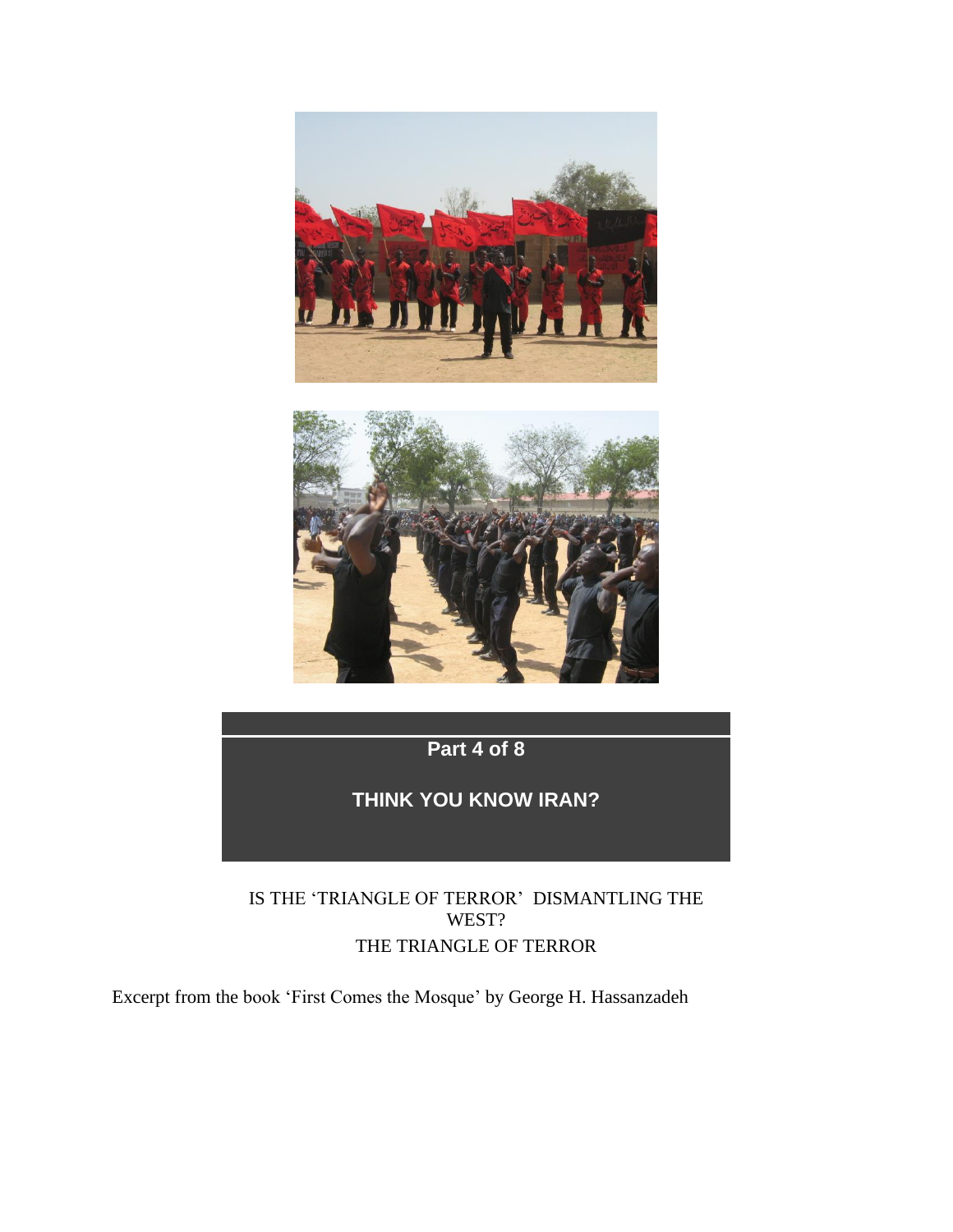## **What and where is the 'triangle of terror, and who runs it?**

Most people believe that the biggest crisis facing humanity in our lifetime is the climate change, global warming, crimes, Coronavirus; however, knowledgeable Iranians would immediately point out that the most perilous crises are the "**Triangle of Terror."**

"…The world is in the dark about the devastation posed by Iran's Arab Shiite leaders," says Nasser Engheta. "Iran Shiite clergy's primarily objective is to dominate the world by any means possible."<sup>1</sup>

Iran's entire Shiite doctrine surrounds the "triangle of terror."

Perhaps the most unwise decision on the part of the government of Iran's Mohammad Reza Shah Pahlavi (deposed in 1979 by the Islamic Revolution) was to fund Shiite institutions generously and grants them absolute authority to teach Shi'a doctrine without the least supervision guarding against suspicious activities. Unlike his father Reza Shah the Great (1878-1944), Mohammad Reza Shah (1919-1980) never for a moment doubted piety, the teaching, the righteousness, and loyalty of Shi'a ulama.



Arab mullahs are congratulating the Shah for his White Revolution while secretly carrying out a conspiracy against him and his nation.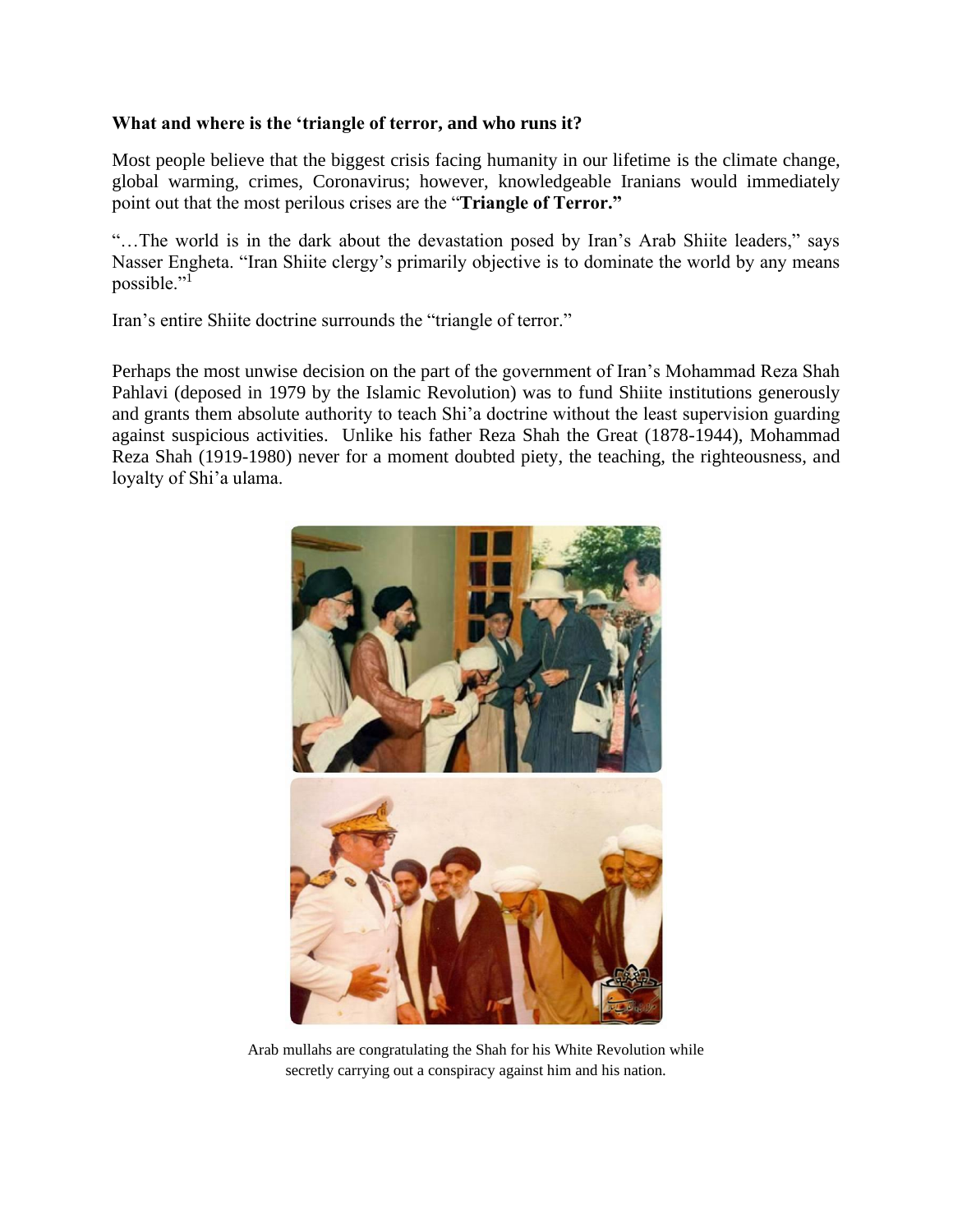The treacherous one-thousand-four-hundred-year-old conflict between the **Sunni** and the **Shi'a** is kept alive and well by Iran's Arab Shi, institution in the twenty-first century. What's more, it aims to involve the world in its unstrained and apocalyptic scheme that may never go away.

The world, particularly the West, did not know nor had an interest in the radical teaching that for centuries was going on in the seminaries of **Qum,** in Iran, **Karbala,** and **Najaf** in Iraq. Iran's Arab Shiite runs all three schools.

To be fair, Iranians knew nothing about the world's most consequential devastation that was brewing under their nose. Iranians were so duped and gripped by the Arab Shi'a design that even the most concerned did not have the vaguest idea. It only came into open when they were already consumed by it. The ongoing Shi'a radical teaching began sometime after the mass arrival of Arab Shi'a in sixteenth-century Iran.

Generation after generation, Iranians were sold into believing that since the Koran is in Arabic, it is natural for the Arab cleric to be the tutor. The Shiite doctrine misled Iranians into believing that the assumptions were good for the nation, the seminaries controlled by Iranian-Arab Shiite in Qum, Najaf, and Karbala were holy sites, and the discreet radical Alavi Schools is also a religious education midpoint.

Today, after Khomeini's Islamic revolution, Iranians have realized the result of the unchecked plot that was ongoing and the costly mistakes they have made. They shoulder the worst of the blame for being indifferent and allowing the unimpeded Arab scheme to go on in their land. The lack of any inquiry gave the Shi'a leaders' unrestricted power that finally allowed them to realize their age-old design, the genocide against the population, the Christian, Jews, Baha'is, Zoroastrians, and most of all Sunni Iranians, and in fact, the world at large.

It is fair to say even the Iranians who were direct victims of the world's biggest plunder were equally oblivious. Their plan was so vigilantly protected and so precisely concealed from the public that when the time became suitable, they executed their conspiracy without a flaw. And the world was entirely unaware of the imminent danger and generally regarded Shi'a belief as a peaceful religion deserving our respect and tolerance or, at best, saw it as a distant peril.

While Shi'a is only 10 percent of the world's Muslims, Shiite institutions live, breathe, and relentlessly work for the day that they control the other 90 percent, the Sunni Muslims. Controlling the entire Islamic world is their unalterable looming strategy since the seventh century AD. Article 11 of Iran's Islamic constitution spells out "Iran's '*duty'* to create a political '*unity'* of Muslims throughout the world." Shiite leaders use the Koran's verse, "*This community is a single community, and I am your lord, so worship me" (21:92)* as the basis for their ceaseless efforts to **turn the world into a single Islamic** *Shi'a* **nation**. Shiite leaders will continually strive to bring about political, economic, and cultural unity of the Islamic countries, ruled by the Islamic Republic of Iran. They will stop at nothing, even making a deal with Russian and the Chinese or the devil himself.

The three Shiite holy cities, Qum*,* the religious capital of Iran, Karbala, and Najaf, Shi'a sacred cities in Iraq[that the author calls "the triangle of terror"<sup>2</sup> ], are but one unified entity controlled under Iran Shi'a chain of command. These seminaries are "*Preparatory Radical Schools."*They are the core radical teaching centers of deep-seated Shi'a Islam.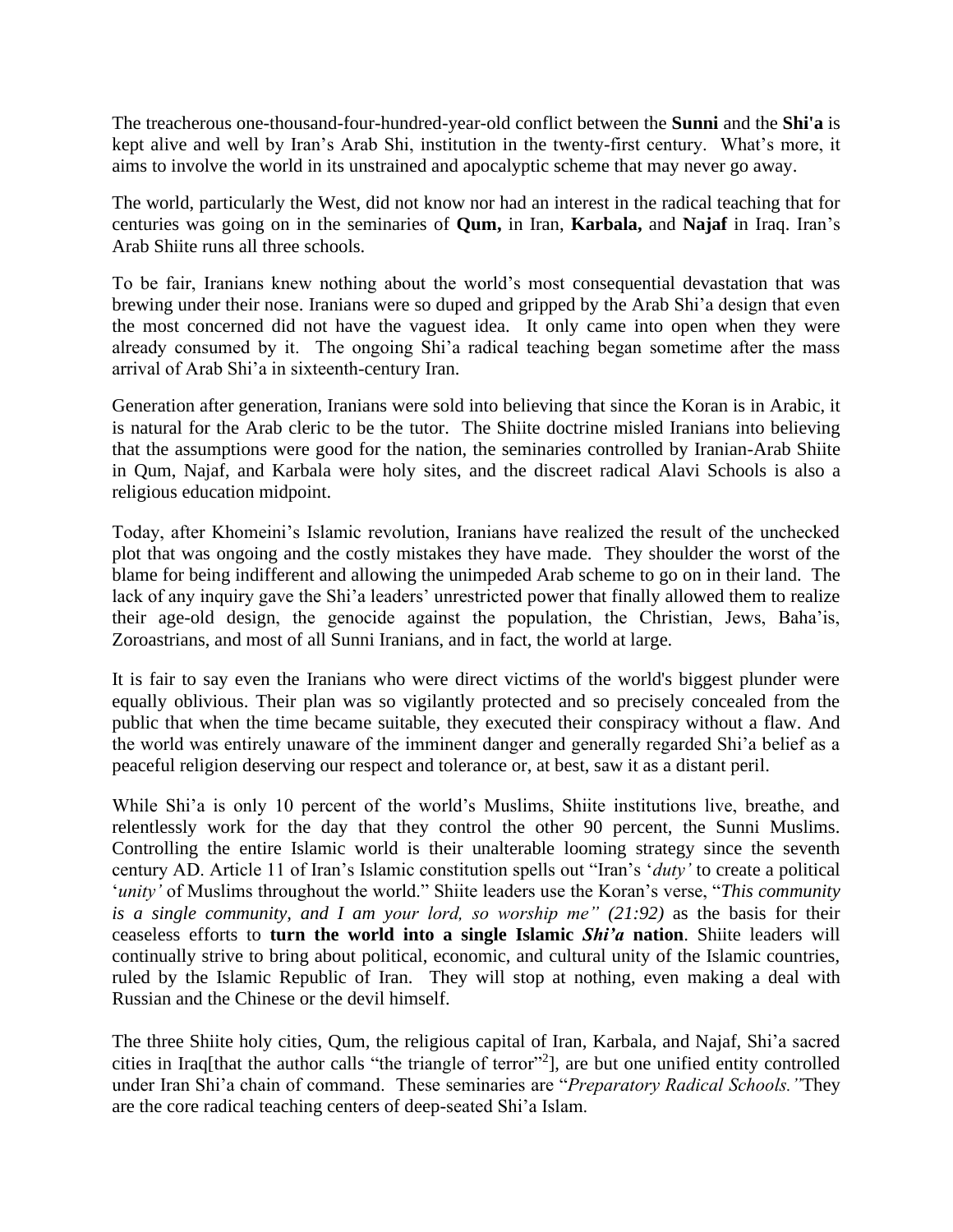Iran's Shiite institution's everlasting strategy was against Sunnis. However, sometime in the mid-1940s, with the Arab-Israeli conflict, the Shiite leaders understood it as an opportunity to harass the minority Jewish population and Baha'is and forestalled the conspiracy against the Sunnis.

Nonetheless, they did not shy away from terrorizing Sunni Muslims at any opportunity. In these restricted seminaries, Shiite hierarchy developed their furtive communication network, and always applies strict secrecy; *no* one was allowed to visit inside these seminaries and the Alavi Schools.

While official documents were required for Iranian and Iraqi citizens to cross one another's border, Shiite clerics were exempt from presenting any credentials. They freely entered Iraq, Syria, and other Shiite- majority nations. Wearing their customary Shiite *Aba* and *turbans* allowed them entry into those countries. As part of their solemn duties, Iran's governments funded the building of mosques, unaware that the mullahs use mosques and other holy sites to conspire against the very government helping to build them.

The centuries-old **"***Triangle of Terror***"** is comprised of three stages:

*Stage One:* Debase all secular Islamic nations and turn them into radical seventh-century Islamic Shi'a caliphates, starting with Iran.

*Stage two:* Unification of the world Shi'a for political and economic power to gain influence over global events under the control of Iran's Shiite leadership.

*Stage three:* The face-off...training and spreading the radical Shiism, forcing the world into an Islamic caliphate run by Iran Shi'a leadership.

Stage One*:* Debase all secular Islamic nations and turn them into a radical seventh-century caliphate starting with Iran, conceived the beginning of the twentieth century. The primary goal of the Arab Shi'a hierarchy has always been to use Iran as a base of militant training and to finance Shiite ambitions. Immediately after their 1979 takeover, the Arab mullahs wasted no time in implementing drastic methods to bring down Iran's secular constitutional system along with centuries-old cultural rituals and celebrations, replacing them with the seventh-century Arab Bedouin traditions. Soon Iranians woke up to find out that the terrorizing, decomposed body of medieval caliphate had sprung to life.

The Shiite institution immediately started to:

- Use Iran as a discernible base to further advance Shiism.
- Exchange the entire Iranian Civil Constitution with a seventh-century Arab caliphate.
- Rewrite the entire history of Iran in favor of Arabs, starting with school textbooks.

• Tarnish or ban the history of the Persian Empire, instead celebrate Arab tribal rituals and more.

• Add more Alavi schools for Shiite training instruction to foster future vital members of the Shiite elite.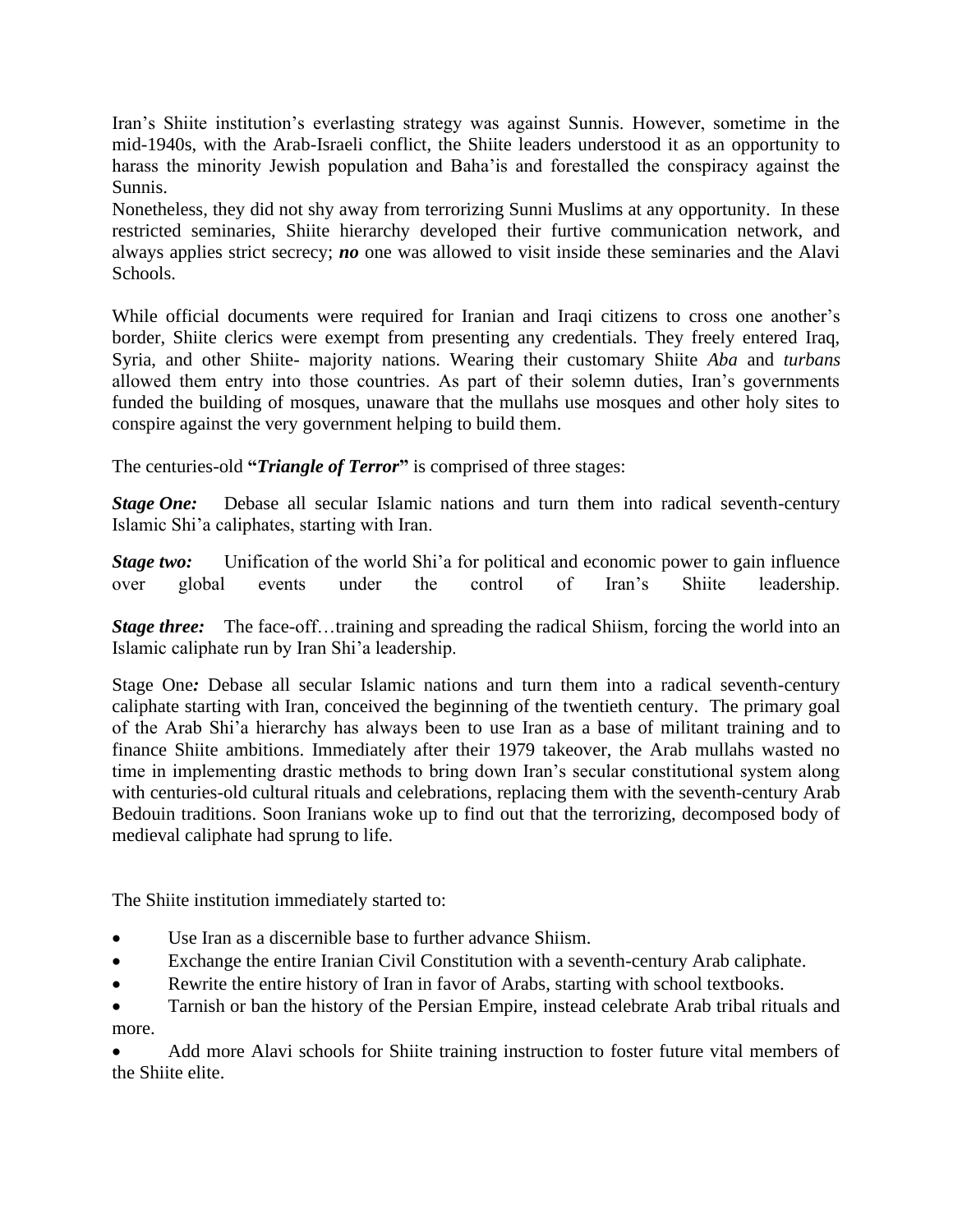• Turn any modern cultural establishments, such as art institutes, libraries, and various foundations—for example, the former Shah of Iran's 'Pahlavi Foundation' at 650 Fifth Avenue in New York City into a terrorist hub directly linked to Iran's Islamic regime.

Use Iran's oil revenue to finance numerous terrorist organizations at an enormous cost.

Systematically begin heritage and race extermination by induced marriages, rape, and human trafficking. But perhaps the most offending action is turning their holy shrines into brothels solely for the Arabs 'clients to finish Iranians as a race and wipe out Persian history. Shiite clerics openly coerce Iranian women (branding it as women duty to the Shiite Islam) to sleep with Arabs, mainly Iraqis and Syrians and sell young Iranian girls to the Arab Emirates with the hope of having "Arab" children. Caravans of Arab Shiite Iraqi young men *Hash al-Shaabi* (Popular Mobilization Forces) carrying the Iraqi flag and 'armed to the teeth are headed into the Khuzestan Provence by the thousands. More than ten-thousand in February and March 2019 alone. On their way, they installed Iraqi flags on the Iranian territories.

• Create diversion -- such as nuclear development as a ploy to redirect the attention of the world away from a more devastating event inside Iran.

• Expedite indiscriminate migration from Iraq, Syria, Palestine, Lebanon, and most African nations and provide them with land and other social assistance. These newcomers receive privileges that the indigenous Iranians denied.

• Change of the national flag emblem, the "Lion and Sun" [\(Persian:](https://en.wikipedia.org/wiki/Persian_language) *Shir o Khorshid*), a distinct symbol dear to Iranians' hearts since the twelfth-century, to an Arab symbol of new sovereignty.<sup>3</sup> Now, Iran is the only nation in the world whose national flag represents a foreign nation."

• Commit genocide and culture destruction to turn Iran into another radical Arab Islamic state. Every clergy became freely involved in torture, rape, and the assassination of university students, professors, journalists, and the secular Iranians, Sunnis, and other minorities at will. The Arab clerics act ruthlessly on behalf of their spiritual conspiracy *fitna* and "hegemonic interest" to eliminate others at a "physical level."

Mandate name change. Under a variety of schemes, Arab clergy discriminated against Iranian job applicants in the hiring process based upon their names. Persons with Persian (non-Arab) names urged to change to Arabic; preferably, a sobriquet prefix added to distinguish their inferior status to Arabs. For example, the word *Ghulam* (slave, subservient) added to indicate Iranians in a subordinate capacity, incontestably obedient.

• Finance support to Arab Shiite states, including cash, gas, oil, drinking water, even fertile agricultural soil, where Shiites are the majority or significant minority, like Kuwait, Iraq, Syria, Palestine, and Lebanon.

• Confuse the young generations that they were more Arabs than Iranians.

• Divide families by having children do *Taqiyah* [permissible lie] and spy on their families, teachers, and their neighbors. During the early days of the revolution, the government of mullahs, the schoolchildren, were enlisted and asked to be alert and report to authorities any counter-revolutionary behavior coming from their teachers or neighbors. The Arab Islam confused Iranians by turning citizens into arbitrators and spies to create an atmosphere of "suspiciousness among Iranian citizens." They made the youth believe that they must defend Islam.

• *Absolute Domestic Repression:* Use of Palestinian, Syrian, and Lebanese-trained militia to crush dissidents with authority and complete impunity.